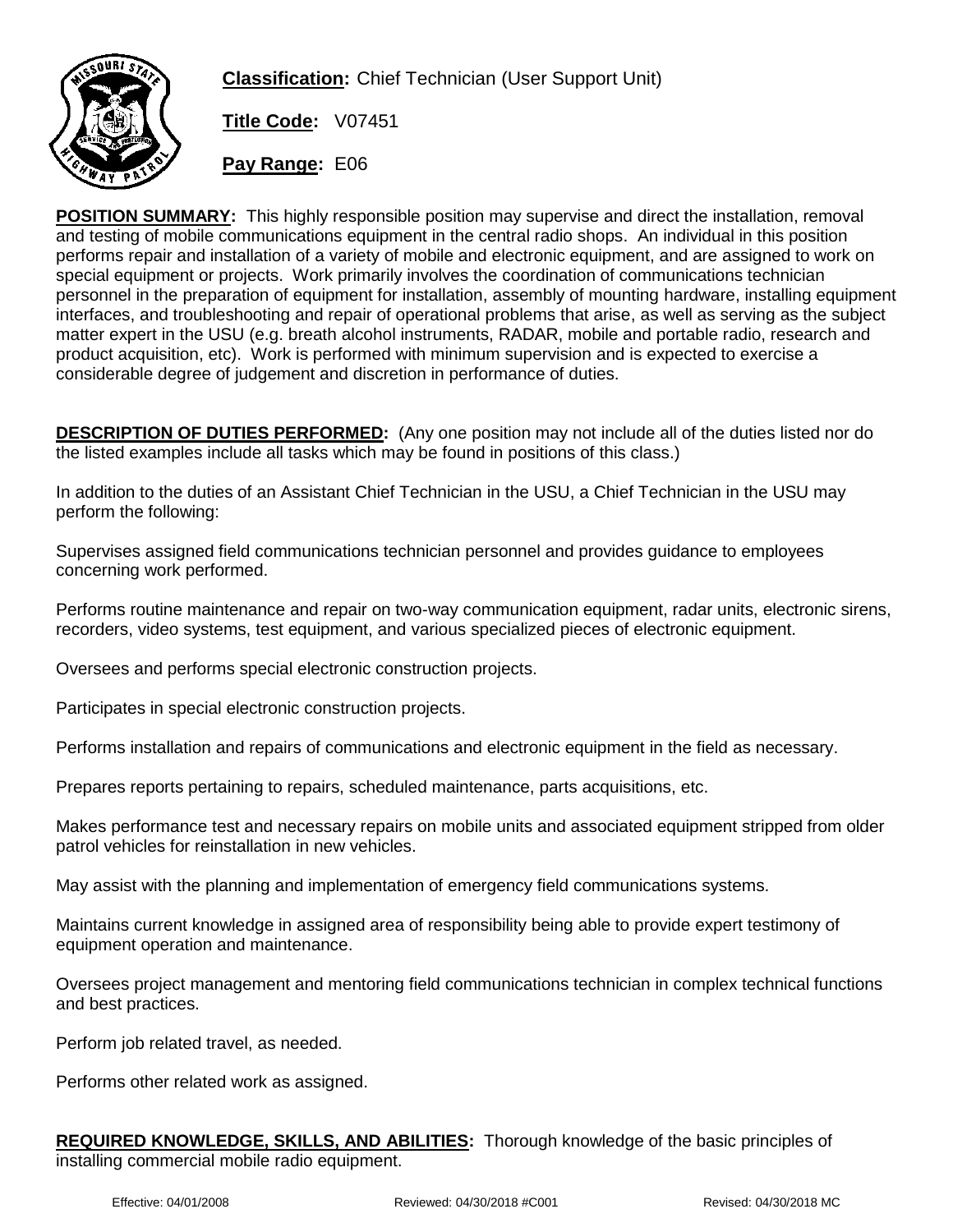## **Classification:** Chief Technician (User Support Unit) **Page 2** Page 2

Thorough knowledge of direct current (DC) electronics as it applies to mobile radio equipment.

Thorough knowledge pertaining to the theory of operation of radio transceivers and associated components (e.g. antennas, transmission lines, power supplies, etc.)

Thorough knowledge of the policies and procedures of the Infrastructure Support Unit (ISU), Operations Unit (OPS) and the USU of the Communications Division and how they cooperatively support the general responsibilities of the division.

Thorough skill and knowledge in the use of tools essential in the removal and installation of communications equipment.

Considerable knowledge of basic electronic theory, as well as various telecommunications systems utilized by the Patrol.

Working knowledge of the strategic planning process.

Possess dexterity in moving from one part of a vehicle to another and in handling small tools and parts.

Possess successful time management techniques and organizational skills.

Ability to diagnose, repair and maintain a variety of mobile radios and other electronic and mechanical equipment utilized by the Patrol.

Ability to transport equipment such as mobile radios, base stations, spectrum analyzers, standby power supply batteries, etc.

Ability to effectively use tools such as soldering irons, screw drivers, wrenches, drills, integrated circuit extraction tools, etc., to install and/or repair communications equipment.

Ability to train and assist others in complex technical functions.

Ability to analyze and diagnose malfunctions of electronic equipment used in vehicles and perform corrective repairs.

Ability to read schematic diagrams and identify circuit components and their function.

Ability to disconnect, remove and transport mobile radio transmitters and associated equipment from the trunk or under dash area of a mid-sized vehicle.

Ability to safely operate small power tools and various hand tools used in the installation process.

Ability to safely use soldering iron and electronic testing equipment associated with the communications trade.

Ability to follow precise and detailed installation procedures.

Ability to gather, assemble, correlate and analyze facts to be incorporated into reports.

Ability to work in varying temperature extremes both inside and outdoors.

Ability to lift and position equipment weighing 50 pounds (e.g., spare tires and trunk mounted communications equipment, etc.).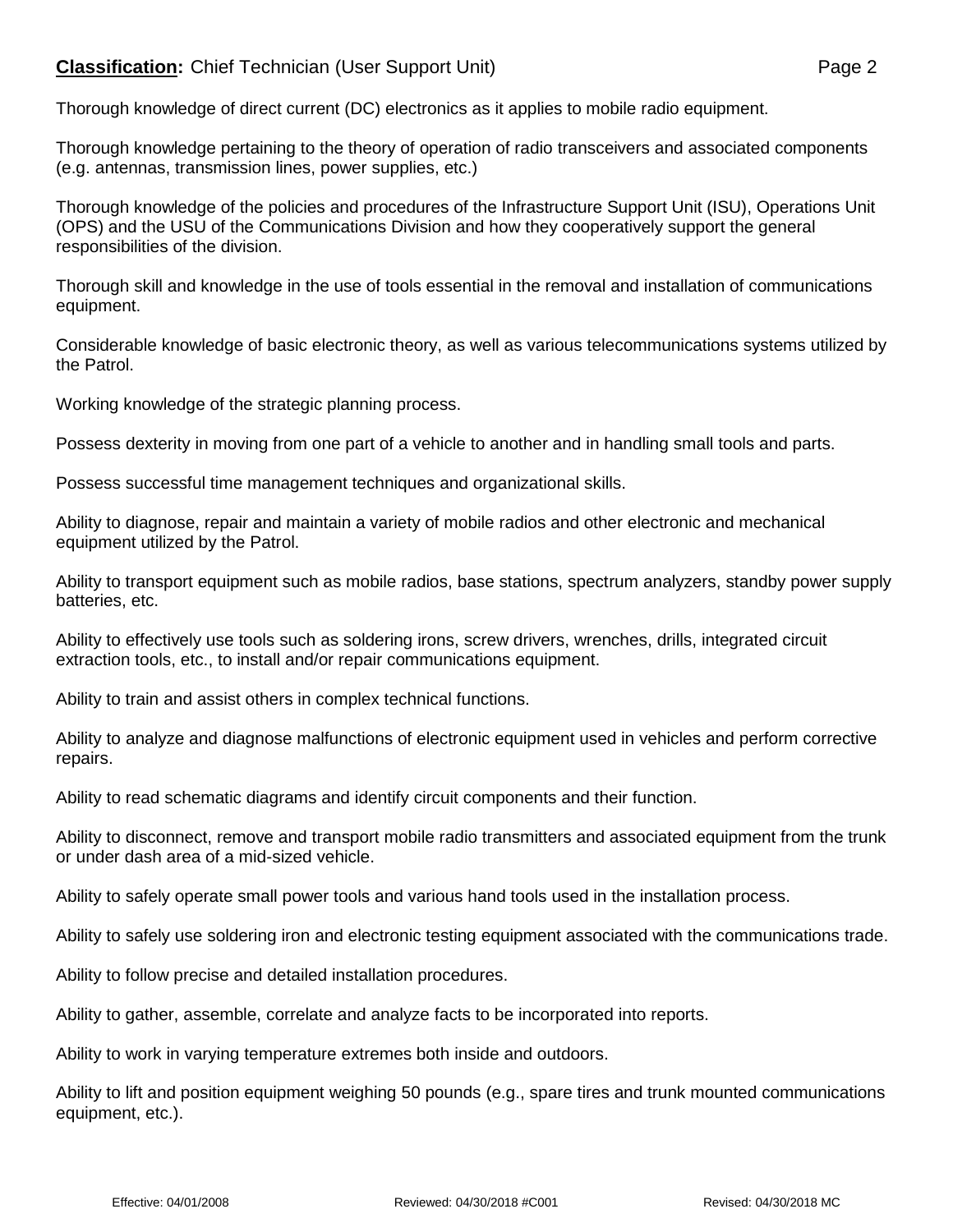## **Classification:** Chief Technician (User Support Unit) **Page 3** Page 3

Ability to operate a motor vehicle in accordance with Missouri State Highway Patrol policy and State of Missouri statutes, to include any Patrol assigned vehicle with the responsibility for its upkeep and basic maintenance.

Ability to work standing or sitting in confined areas, such as the interior of a vehicle or trunk for extended periods of time.

Ability to follow oral and written directions and exercise judgment and discretion.

Ability to operate basic office equipment as detailed in the description of duties.

Ability to handle restricted and confidential information in a professional manner and maintain the information as such.

Ability to communicate in English clearly and concisely, both orally and in writing.

Ability to establish and maintain harmonious working relations with others.

Ability to work with material that may be of a sexual nature relating to criminal activity (e.g., written material, photographs, and/or verbal language, etc.).

Ability to work hours as assigned.

**MINIMUM EXPERIENCE AND EDUCATION REQUIRED:** (The following represents the minimum qualifications used to accept applicants, provided that equivalent substitution will be permitted in case of deficiencies in either experience or education.)

Successful completion of seven total years as a Communications Technician, and may be required to successfully complete skill assessment evaluations for a Assistant Chief Technician in the USU (must have performed satisfactorily in-grade as a Assistant Chief Technician for one year).

Must continue to meet the qualifications outlined in Section 43.060 RSMo.

Pursuant to General Order 32-04, reassignment applicants must meet all of the prerequisite qualifications of that position and rank, as described in the job description, and complete all in-house training within the six month probationary period.

## **NECESSARY SPECIAL REQUIREMENTS:** Must be a resident of Missouri throughout employement.

Must possess or obtain and maintain a valid driver's license.

Must successfully complete a job related examination and/or technical interview, specified by the Director of the Communications Division.

Must be of good character and never been convicted of a felony or any crime involving moral turpitude.

Per General Order 26-07, uniformed civilian employees will not have tattoos or brands on the head, neck, wrists, or hands. Tattoos and/or brands on any other part of a member or uniformed civilian's body, which would be visible during movements in the performance of their duties while wearing any official uniform or civilian attire, will be completely covered and not visible while on duty.